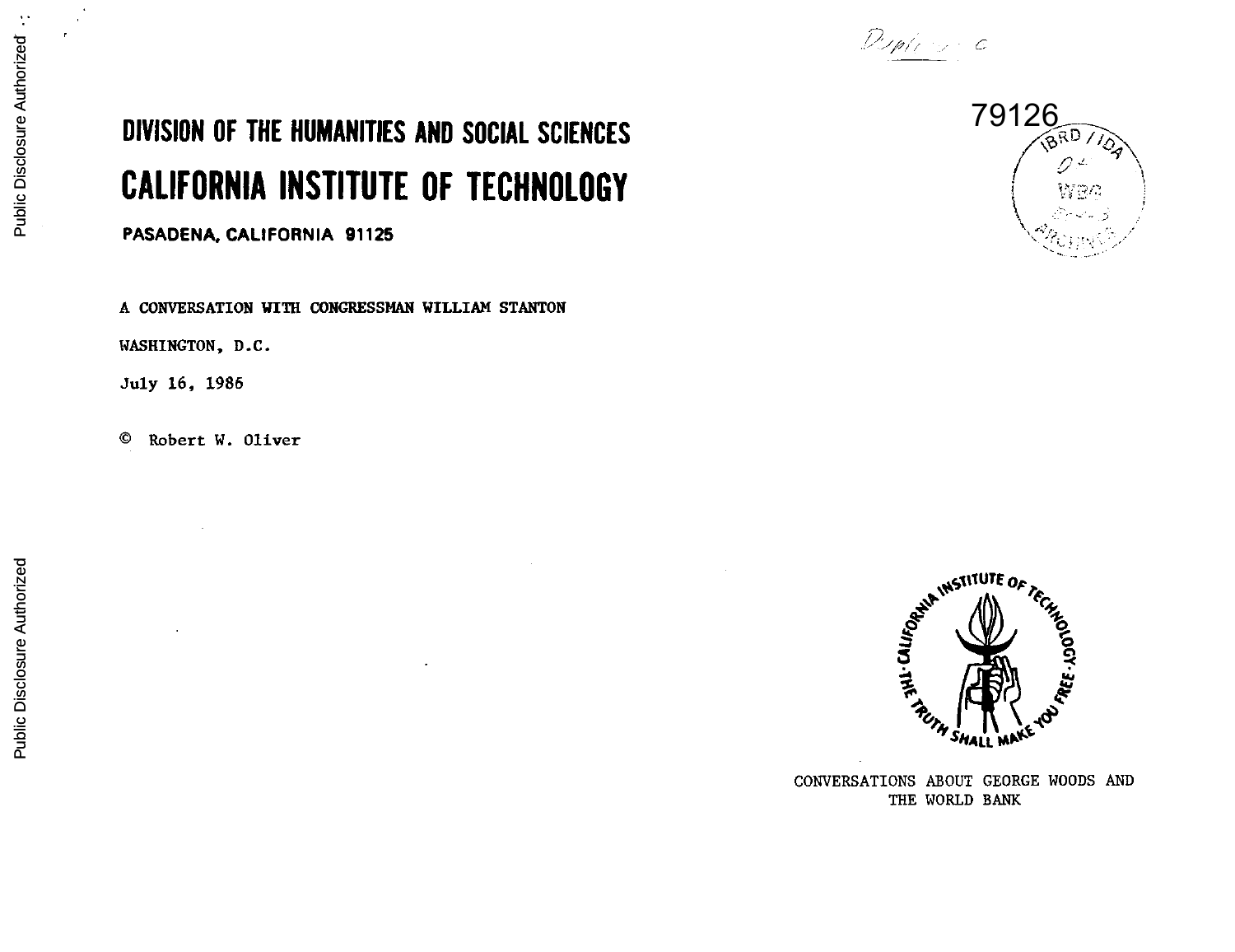## A Conversation with Congressman William Stanton

Washington. D. C. July 16. 1985 Robert W. Oliver

OLIVER: I might begin the conversation by asking if you would tell a bit about your background, your years in Congress, and how you happen to be in the External Relations Division of the Bank; and then you might talk a bit about the IDA Replenishment issues before the American Congress over the years.

STANTON: Well, I vas very privileged to represent the 11th Congressional District of Ohio in the Congress of the United States, first being elected in 1964 and serving 9 nine consecutive terms, or 18 years. The 11th district comprises the outskirts of Cleveland, Akron and Youngstown, in Northeast Ohio. It is a great ezporting area of the United States and the fastest growing area in Ohio for the last several decades. During that eighteen years in Congress, I spent the entire time on the House Banking and Finance Committee, the entire time on the Sub-Committee on International Finance, and 10 of those 18 years as the ranking Republican and Minority Leader on the Banking Committee. OLIVER: Could I just interrupt to ask if your experience before you were elected to Congress had been in banking or fields related to this? STANTON: No. In those days, your election to a specific committee was determined by the leader in your state in Congress. We happened to have a man by the name of Clarence Brown, Sr, who was head of the Rules

Committee, a real power. 1964 was a disastrous year for the Republican Party. We lost  $30 - 40$  seats, and elected only three new Republicans between the Allegheny's and the Rocky Mountains. 1 was fortunate enough to be one of them. In 1964, two Ohio members lost: Bob Taft lost in a bid to move on to the United States Senate and left the Banking Committee, and a man named Oliver Bolton left to run as "Congressman at Large" and regretfully lost. Be waa also on the Banking Committee; eo there was a vacancy in the State of Ohio, and when I got to Congress I was told that I waa very fortunate, that I would serve on the Banking Committee. While my father had been a business man, a banker, I never myself vaa active in the industry.

OLIVER: So you came to Congress and bad the opportunity of serving on the Banking Committee. What sort of issues in general came before the Banking Comaittee? When did you begin to be aware of the Banking Committee'a interest in legialation dealing with the World Bank? STANTON: Well, you know in retrospect, the amount of time and energy that one spent aa a comaittee member on all international matters was dwarfed by the domestic banking industry. The first that I got involved in culminated in the One-Bank Holding- Company legislation of 1969 which laid the groundwork for the formation of your holding companies and the commercial banking structure that exists today -- the major changes in what we call the 4C8 Statues of the Federal Reserve which constitutes what are and what are not banks: What is the proper roles of banks in functionally related businesses?

It wasn't long, though, before you became cognizant that under our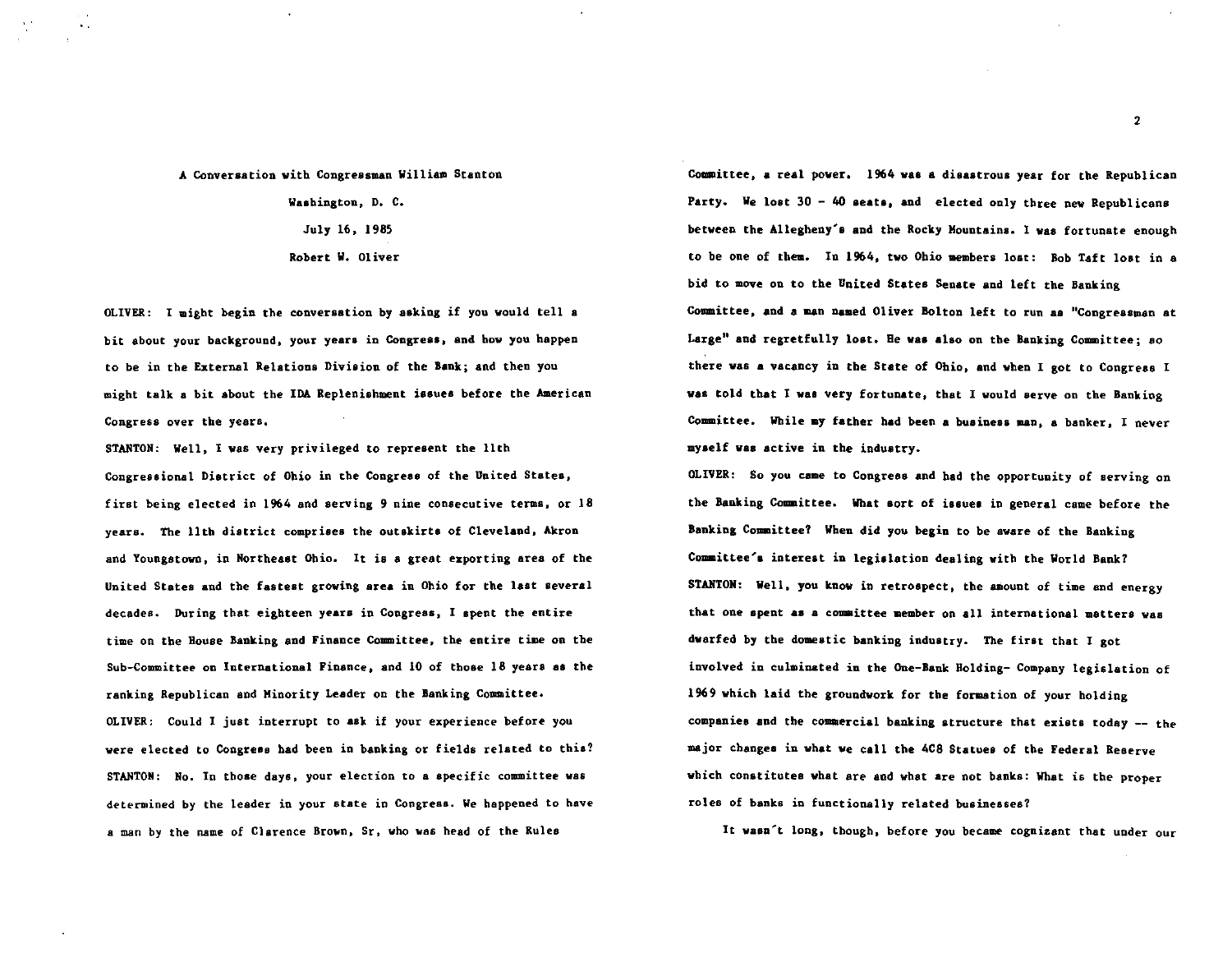responsibility came all of the authorization for the international lending institutions. When I came on the Committee, there were one large one and one regional bank, and early in my first year in Congress we saw the formation of the second regional bank. It was true then and it is today that the World Bank in ita separate facilities -- the IDA, the IBRD, and the International Finance Corporation -- doainated the action on the Committee as well as it did in the lending world. The Inter-American Development Bank, of course, was new at that particular time, had much motivation and interest by congressmen, and was extremely popular. My first year in Congress saw the formation and the founding of the Asian Development Bank and then, of course, in later years, before I left the Committee, the establishment of and then finally our membership in, the African Development Bank.

I think that, looking back, we were in an era of complete change as far as our relationship with the international lending institutions were concerned. In 1965, for example, it had only been five short years since the Republican Administration of Eisenhower, with strong bi-partisan support in the United States Senate, literally forced upon the Bank, as I understood it in those days, the existence of the softloan window of the International Development Association. It bad its strongest support from western states who, I think, perceived of it truthfully as a method in which we could secure financing for the excess grain and agriculture products that they found themselves with. For one reason or another, motivated for economic or humanitarian reasons, it was lukewarm, to say the least, on the part of the Bank at that time. It bad to be talked into it.

OLIVER: So it ia your feeling that the idea for IDA really originated in Congress rather more than in the Bank itself? STANTON: That is absolutely a true statement. But, and history will abow, the recorda will ahov, the Bank only accepted, aa 1 understand it, reluctantly. To see it in a relatively abort term of five to seven years, an institution started by encouragement of Congress, and then not to support it financially, sometimes reluctantly. certainly not enthusiastically, one has to wonder why.

4

OLIVER: The name Mike Monroney ia sometimes mentioned as one of those who was a strong early supporter of a soft-loan approach. He was still in Congress when you were?

STANTON: Yea. Be was at that time. Of course be was no longer associated with the legislation as far as I can remember, at least in the Bouse aide, at that time. The recorda in the '60s, and the testimony will show he did play a very big part in the formation of the legislation -- along with the Eisenhower Administration.

As 1 look back on it, there were a couple of reasons why Congress' attitude toward IDA changed. The annual authorization and appropriation for the IBRD, which was considered a hard loan business, an excellently run institution, was never challenged in Congress. We accepted what was proposed by the Treasury Department. We on the Committee accepted whatever general capital increase it asked for, and much the same attitude was handled by the Appropriations Committee.

The criticism rested strictly with the IDA -- soft loans. I think

3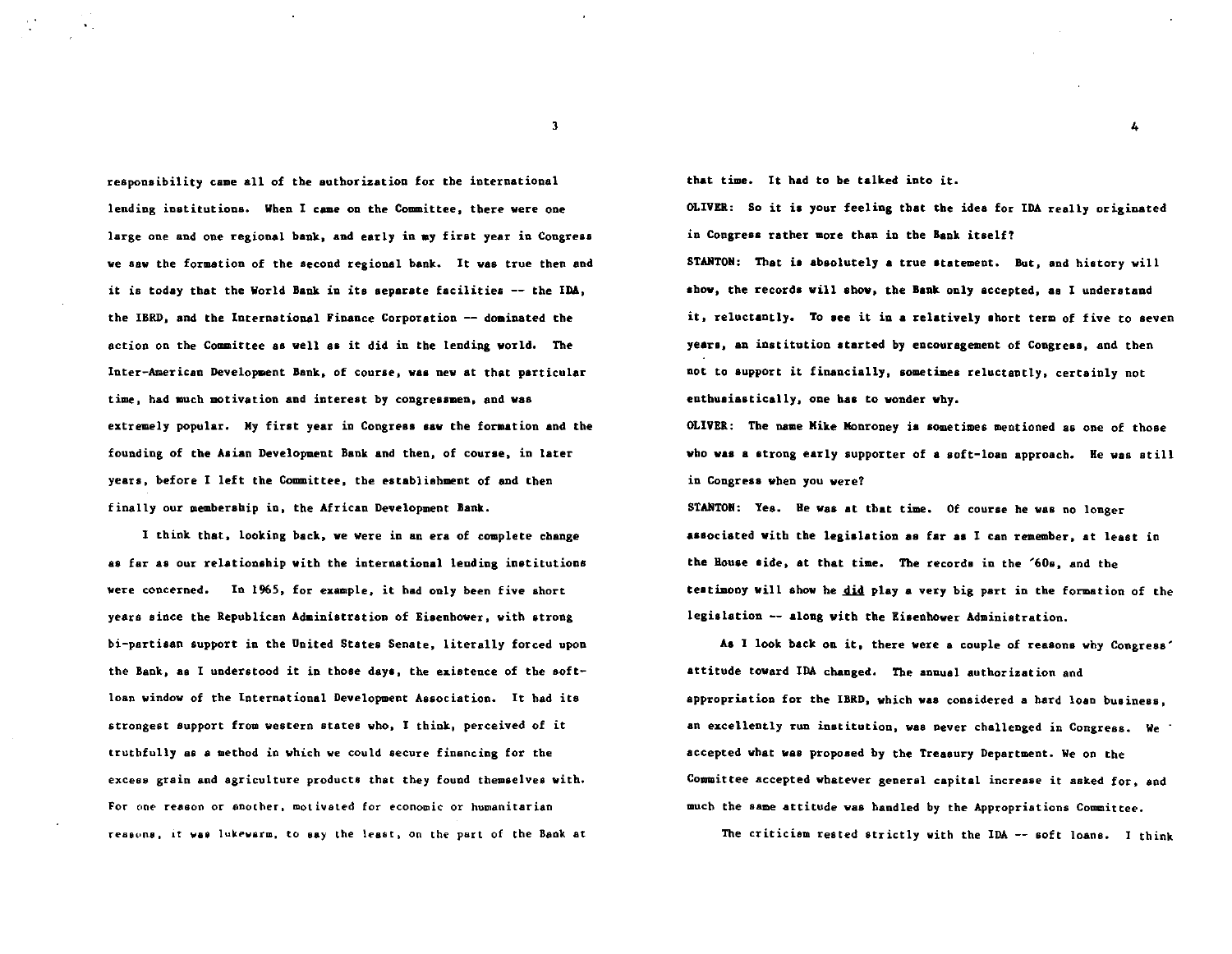as you examine the recorda, this came about for several different reasons. Number one, I think, you would soon discover that the majority (literally almost 60 percent, I think) of the funds went to India; and this was in good times and bad, under one ruler or another; the Indian Government was either pro-Aaerican or not pro American. It was a source of pain for many congressmen to support the IDA when the majority of money went to India, and you read in the papers that they were anti-west, and so forth. That was true in that particular era, not necessarily noncooperation with the Weat, but certainly not a close ally.

Secondly and equally important was the general feeling that the Bank was  $pot$  -- when I say the Bank, IBRD -- a give-away program, was not foreign aid. IDA was, and the 50-year grants became a source of contention. The economic condition of the United States. • • Why you're building railroads and dams, communication systems, with our taxpayers money when we don~t even allow it in our own country? A backlash appeared, and these two reasons, 1 think. combined to make it most difficult. Then there is a question if IDA ezpanded too fast. A 60 percent jump was a little bit more than Congress was used to at that particular time.

There were a lot of aide interests in the period of the late '60s. Led by Congressman H.R. Gross of Iowa, we found one year that the IDA authorization was in trouble because of the Bretton Woods Golf Course. One year I remember debating that on the House Floor. It waa eztremely damaging. It had come up in previous years when the IHF had built the

golf courae.

OLIVER: Could you aay a little bit more about that? What was the criticism? That there was a golf course at all? or.  $\ldots$ STANTON: The criticiam grew in an animosity towards international public servants. The fact is that members of the institutions could not play golf. They could not become aembera because the memberships in local clubs -- they weren't discriminated against, there just weren't any vacancies. They waited too long to become members, or it was too expensive. It did not sit well with members in Congress who did not play golf, or, if they did play golf, they bad no problem playing golf locally. The majority did not because they went home. But this was something that.  $\ldots$  Once again the idea of going out and building a country club with tazpayers funds was something that was driven home, and it was very damaging to the image.

6

OLIVER: About what year vaa it that that became a particular issue? STANTON: Don't bold me to this, but it was in the late '60s that this started, became an issue.

OLIVER: Ia it atilt an issue to this day, do you think?

STANTON: No, no. Over the years this issue has lost interest. . . . IDA never was particularly popular at all with the Republican members of the House. I was always a strong supporter, a believer in the idea of multilateral lending. We had some great battles in the late sixties over the value of multilateral or bilateral support. In general some of the best debates that I can remember were over this one subject. Not specifically the World Bank, but the principle. I thought we had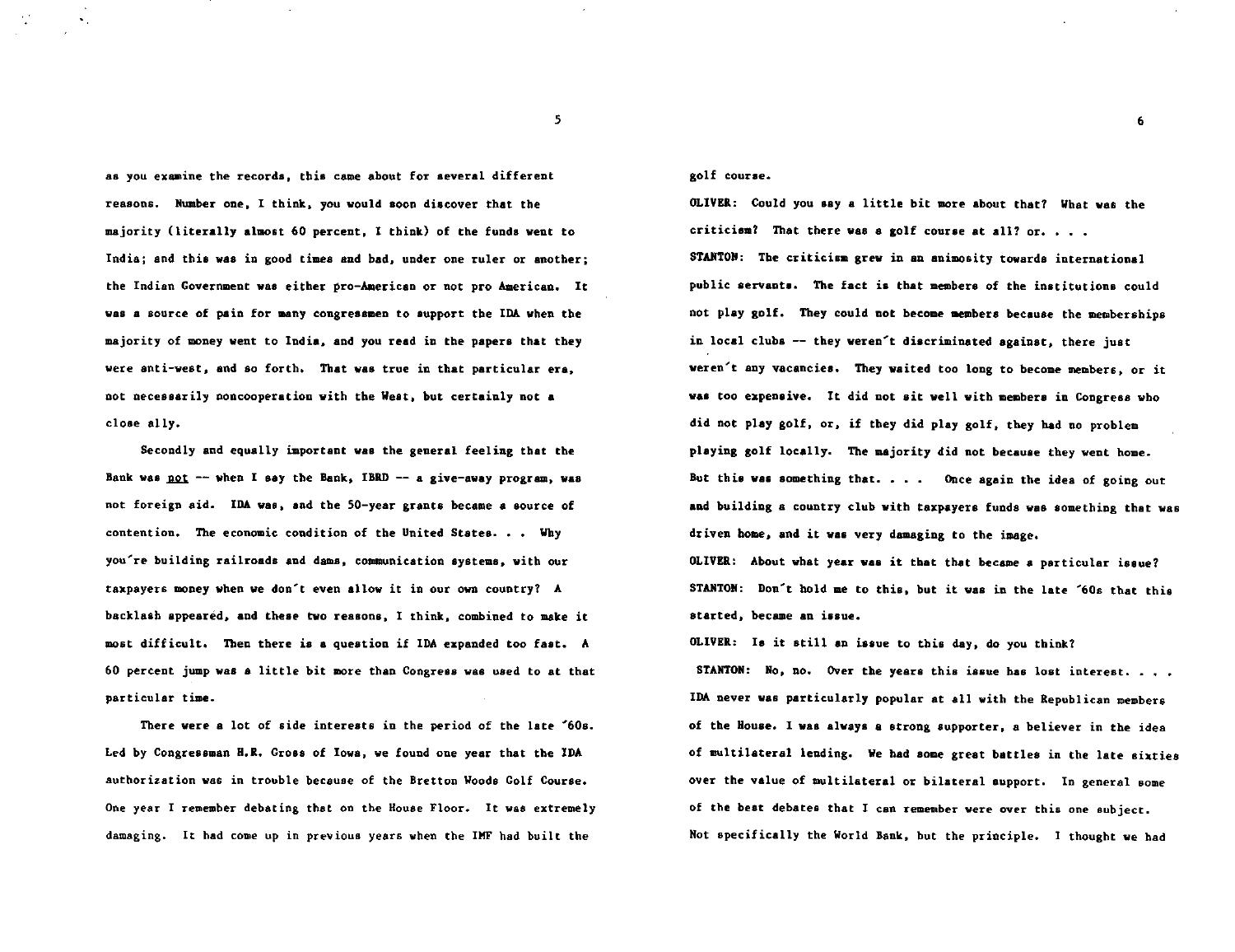solved that question forever in that it was determined by a majority that the beat bang for the buck of the taxpayers money was multilateral institutions for a variety of reatona, not the leaat of which was a recognition that you can't try to buy friendship as you do with bilateral aid. And two. the expertise that you receive froa people in the projects, which both the Inter-American Developeent Bank and the World Bank were performing around the world was far greater in acceptance and in quality than the projects you aupport if you do it bilaterally.

OLIVER: Could we then come back to your earlier comment about the concern for the large amount of IDA assistance that was going to India. Clearly the political allegiance internationally of India was a matter of some consequence, and yet, if one accepts the principle of multilateral lending, then presumably the international organization in charge of the multilateral lending baa got to be free to choose for itself how the multilateral lending shall go?

STANTON: There is no question of that, and there was not in any time in history to my knowledge when any member of Congress attempted to establish by law a percentage per country of allocations. They cannot, of course, and they have not attempted over the years to dictate to the Bank, which is against the charter. What they can do is direct the U.S. Executive Director of the World Bank to do this or that. We later got into, as the years weat on, regrettably, a lot of those things. The biggest thing that I ever remember was palm oil became a big issue, and citrus fruit, and sugar and different commodities that were in

abort supply. Congress would send a strong signal. and the Bank cooperated over the years. Of course the amount of aid to India has declined in percentage to the other donors to 1985 where you have not only China but India both combining at 40 percent maximum of the total disbursement of IDA funda.

8

OLIVER: Well, do you think the American Congress would have become involved in second guessing the Bank so to speak if there had never been an IDA in the first place?

STANTON: I've always been proud that Congress had pushed the idea of IDA, and I think it was important in history that you recognized that this vas the first time the international comaunity as a whole made concessionary lending a goal, worldwide. They made poverty officially a recognized social problem of developed countries, and 1 think, for this principal alone, we should always be very proud that we initiated it. I think that it's regrettable that, for one reason or another, we never quite sold the American public on what we do, and what we did. That was one of the things in my determining what I was going to do after Congress: to come here.

OLIVER: Perhaps, since I aaked that question at the outset, maybe you would tell a little bit about bow you decided you would come to the Bank.

STANTON: Well, I'll be glad to. I found myself voluntarily retiring. As I approached 60 years of age and 18 years in congress, I became very tired of being a lifetime in the minority. If I could have become Chairman of the Banking Committee in the next four or six years ahead,

7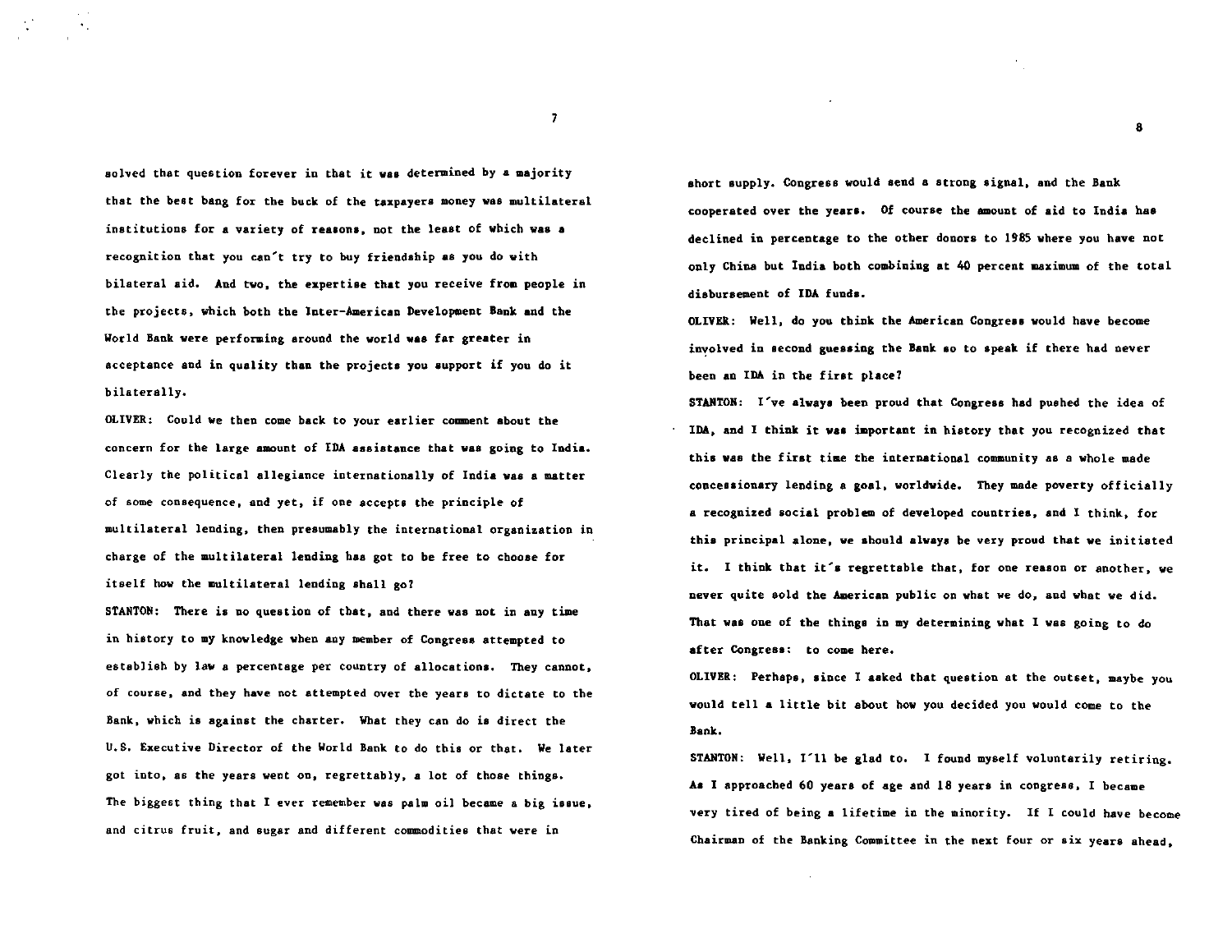I would never have left. I did not have that confidence that Republicans would become that strong. After awhile. it became true that you could almost stop anything in the committees, but you couldn't pass a darn thing on your own without majority support. So in turning to somewhere else. I looked at my experience on the committee  $\ldots$  I had some offers, from Wall Street and New York  $\cdot$   $\cdot$   $\cdot$  And yet I had a love of this institution and recognized that aaybe 1 could be of a little help. I suffered financially in coming here from what I could have gotten from the big city international centers. I wanted to come here and I've never been sorry. I have been yery happy the last two and one-half years.

OLIVER: One of the things you do is to maintain liaison with Congrees7 STANTON: By all means. One of my prime responsibilities is to make sure that the individual membera of committees involved with our legislation, and all others, are aware of what the issues are. How we look at it. We do oooperate totally with the Executive Director of the United States and try to help him in any way that we can. public relations wise. We're all after the same goal. It was just an advantage having served there and knowing the ball players to be able to relate to them our particular problem.

OLIVER: In the '60s in particular did you have the feeling that the Bank was getting its message across to Congress adequately? STANTON: No. There is no question that they were not. There is no question that they genuinely felt in those days that there was no need to. The Bank was a much smaller institution. Congress, as I say, even on our coamitteea •pent very little time on international affairs. The situation did not basically change over the years. The priorities of the Congress even today, while we here at the World Bank think the World rises and sets on one particular loan or another, it's not a top priority to Congress. Their own domestic programs and policies are number one. They have the over-riding subject of war and peace. Domestic programs and the budget consume the majority of time and interest for members of Congress. And ao that even today we are still a low priorities item for the Congress.

OLIVER: It baa been suggested from time to time that it has never been clear whether it is the job of the Bank, the people in the Bank, to somehow deal directly with Congress in an attempt to get their message across. or whether. on the other hand. the Bank should rely on the United States Treasury Departaent to intercede, so to apeak, with the Congress and present the case for the Bank. Does that seem to you to have been a dilemma?

STANTON: Yes. You had different eras involved. In the late '60s and, of course, in the early '70s, we experienced an extremely rapid growth of the Bank. You did not find any cloaer ties with Congress then as you did when the Bank was smaller. In fact, you grew apart even further.

## OLIVER: Why was that?

STANTON: I think this was once again the recognition of the leadership of the Bank. The fact is that whatever *the* amount that was determined by the administration as the U. s. contribution to IDA or IBRD, this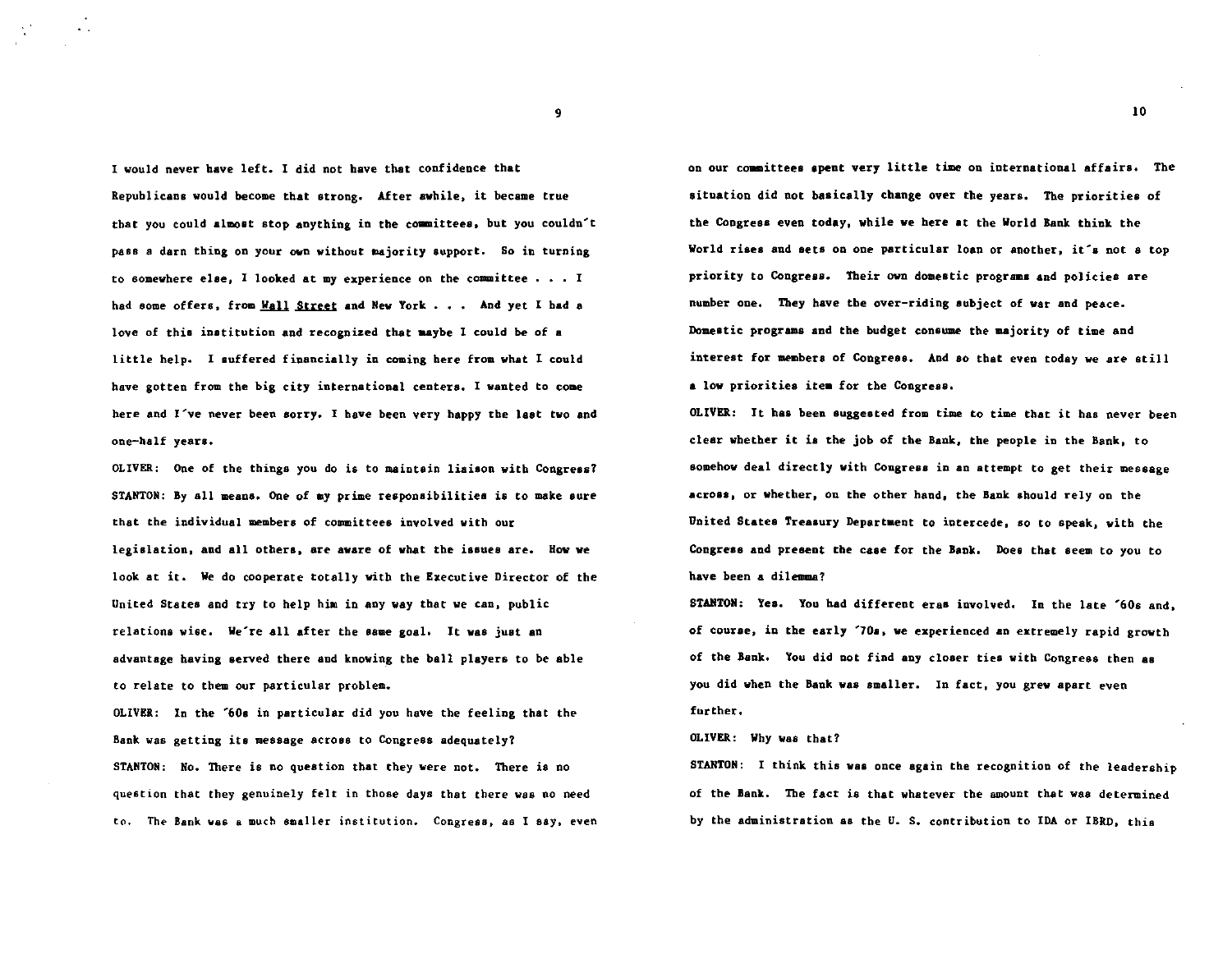was a responsibility of the administration to see that Congress was informed. It is certainly true that the success of an operation in this regard depended upon the dedication of the administration. You see people that did it very well under the Democratic administration and those who did not do it well under the Republican administration. OLIVER: Was it such a partisan issue that the Democratic administrations worked harder at. . . ?

STANTON: It became very definitely in the late '70s and the early '80s, Bob. If it wasn't for the Democratic majority in the House of Representatives, I doubt, myself, today, we would see the IDA aa it is now exists. Once again the Republicans got it into their minds that it was a give-away program. Going into more recent days, the rapid expansion of the Bank in the Sixth Replenishment probably was the low point. It vas too big of a jump. It would never pass the House of Representatives. It was thrown into what we call the continuing resolution. We're nov just coming out of it, and I think IDA Seven suffered for it.

OLIVER: What vas the year of the Sixth Replenishment? STANTON: It vas supposed to be passed in 1980. It was first proposed by the Carter Administration in '76, and it was never passed, even authorized, until the first year of the Reagan administration, in '61. Then they, unilaterally in that year, changed it from a three-year authorization to a four-year author ization.

OLIVER: So as to reduce the annual amount?

STANTON: Well, it did reduce the annual amount. What basically it did was to throw back IDA Seven one additional year. We lost a year, which the rest of the donora help to make up for, but only to a degree. OLIVER: What is your own prediction today?

STANTON: Well, my own prediction today is that we will enter into early 1986 seeking an Eighth Replenishment. I think that we will reverse the tide of the Seventh Replenishment, which was in reality a 46 percent cut in real terms compared to the  $\$1.08$  billion that the u.s. authorized for IDA Siz in 1977, compared to \$750 million in 1984. I think that prospects are good for at least the same amount in IDA Eight and perhaps a little bit more.

OLIVER: People you personally talk to on the Hill are more sympathetic that they were 7 years ago?

STANTON: Well, it's a combination of things. It ia the recognition of the fact that the institution baa dramatically changed. A decade ago, better than 60 percent of the IDA authorization vent to India. At that aame period of time, the contribution to sub-Saharan Africa, for example, was under 15 percent. In IDA Seven, that commitment vas spelled out by the Directors of the Bank to be in the minimum of 35 percent, and I would think, no question in my mind, in IDA Eight you will see that it is somewhere between 40 and 50 percent, and there are many more advocates for concessionary lending to sub-Saharan Africa than there were to India.

OLIVER: Is this primarily because of the poverty in Africa, or because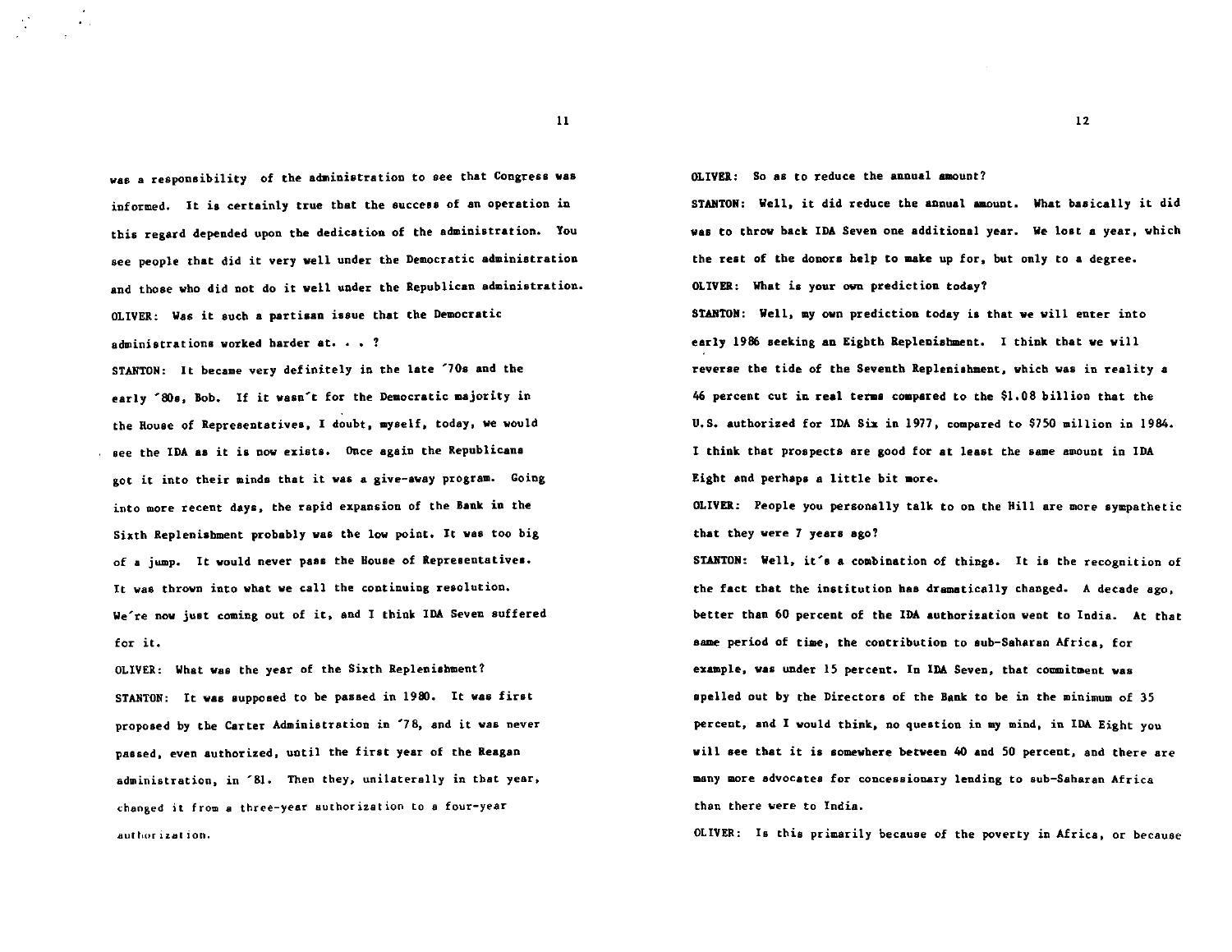of the international alliances?

STANTON: It is a combination of both. We're dealing with some real poverty in truly non-creditworthy countries. Secondly, there is more compassion today for Africa. It's the real poorest of the poor. Poverty is very evident and existing. Then. to exacerbate the issue. the drought question of the last year and a half came about and there vas a media concentration on the starving and dying in Africa, about 6 months after the completion of IDA Seven. I have no doubt in my mind the IDA Replenishment would have been hisher if it had coincided with the disclosure of the damage caused by the drought.

OLIVER: Could you say just a bit more about the earlier attempts of the Bank in the '60s and the '70s to get its message across about IDA. Did the Bank have anybody like yourself in those days whose primary concern it was to be in touch with people in Congress? STANTON: Not to my knowledge. The Bank had one employee and he's still here, but his job was one of monitoring different committees and reporting back to the Bank. He had the reputation of being well liked, but he in no way bad any particular influence on legislation.

I think that there again the institution looks upon itself, and rightly ao, aa an international institution. We never appear before committees of Congress, but, in recent years, we certainly have gone to the point of informal consultation. We make apecific attempts not only in the U. S. but with legislatures around the world to apprise them of the goals and the hopes of the Bank, and we find a good reception to that. We concentrate on Great Britain, Germany, Italy and other

countries. Governments and their tax payers are interested in this institution, and they are glad to know. It is not a lobbying process. It is an educational process. MOat country legislators do not vote directly on our budget. The United States and Switzerland are two that do. In most cases, the average parliamentarian, especially in Europe, is not that faailiar with the work of the Bank. We're attempting to overcome that.

oLIVER: Do you personally, on occasion, meet with people in Parliament in European countries?

STAHTOH: Oh yea. I've taken advantage of the fact that for many years I vas on what they call an exchange of legislators' program in the Common Market countries, and, through tboae years we bad a home and home sessions of four and five day duration in which they would come here in the apring and we would go there in the fall, or vice versa, and we would go to different cities like Munich, Dublin, Paris, etc. OLIVER: It sounds like a marvelous job.

STANTON: It was an excellent exchange program. All of these countries' representatives whom we met with came from the European Community. This was before they were elected members of the Community. After they became elected, it was still, as far as they were concerned. one of the moat prestigious committees that they could serve on. Over here, it is an ad hoc thing, but over there it is a recognized committee. So now what we have done in recent years is getting those who attend meetings involved in knowing what the World Bank does.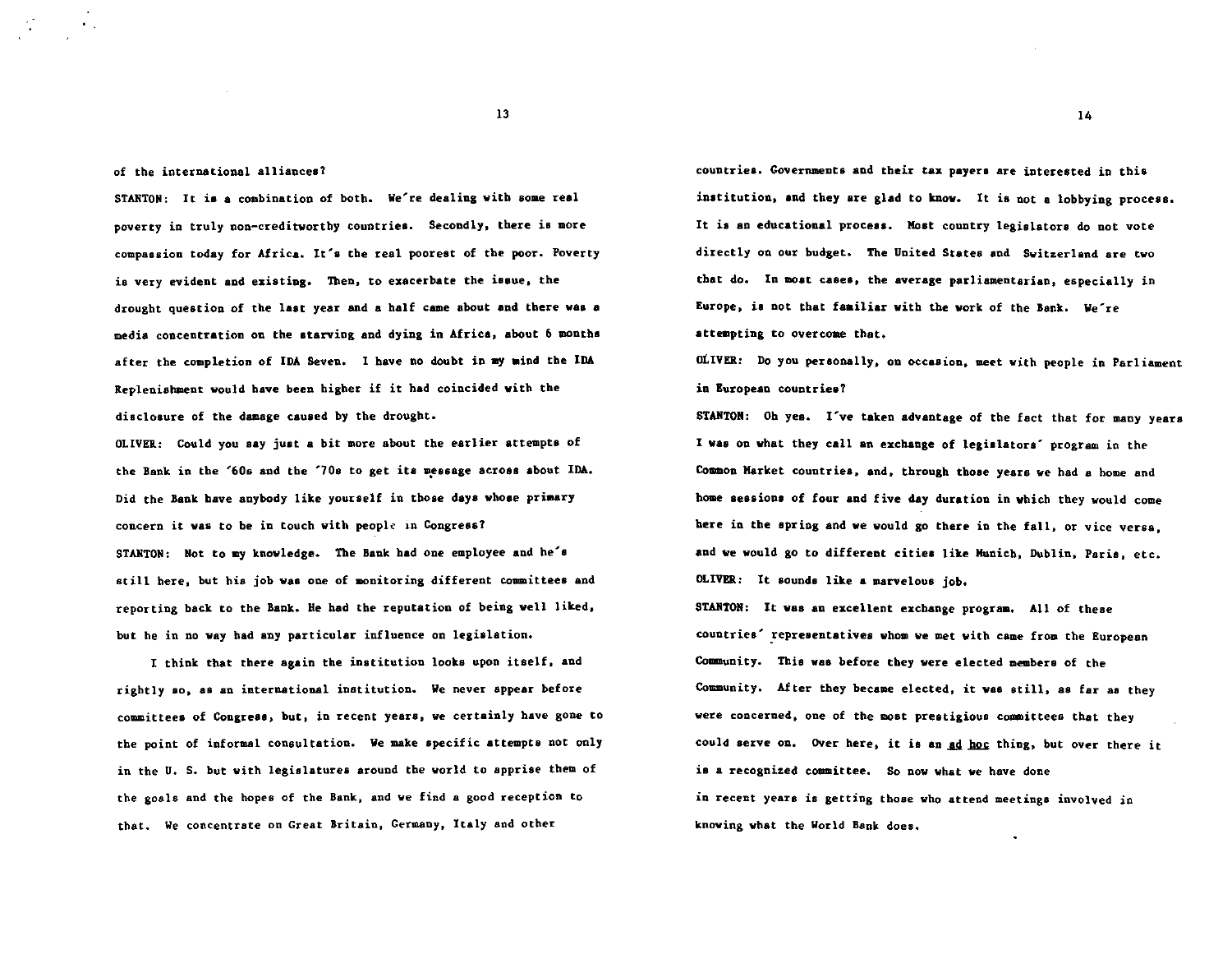OLIVER: It baa been said that when Hr. Eugene Black was President of the World Bank, it did no harm to the Bank that he was a very close friend of Richard Russell, in particular, from Georgia, but other Congressmen and Senators from Georgia aa well. Tbe question is: Does the personality of the Preaident of the Bank enter into the relations between the Bank and Congress?

STANTON: There ia no question of that. And no reflection on any of the individuals involved. But looking back, looking at several years of involvement, Eugene Black had the beat built-in reservoir of good will. He, of course, was a living legend in his time,and his close relationship with very powerful members of the Congreaa is recognized. McNamara bad many friends within the Johnson Administration, but had a different type of personality. He waa advised on some occasions not to come to the Hill? He was a man who knew where he wanted to go and what he had to do to get there. He was more pragmatic. Mr. Clausen is well liked, well known, and has made himself available to individual members of Congress. Tbia is necessary, in order to keep a good relationship with our Number One stockholder.

OLIVER: Could you amplify just a little bit just what you meant when you said Mr. McNamara vas advised not to come to the Hill? STANTON: Yes. There was a period of time in which Bob McNamara was advised not to come up on the Hill under the theory that this was an international institution. To this day. the International Monetary Fund fo1lowa this theory. This is not true with Hr. Clausen. When he is invited to a meeting with members he goes. He has met informally,

and is a good friend of present majority leader, Senator Bob Dole. He has been to the office for courtesy visits during the years that I have been here with George Bush, Howard Baker, Speaker O'Neill; and it has helped.

OLIVER: Do you happen to remember what sort of relations there were between George Woods when he was President of the Bank and people in Congress?

STANTON: This was before my time but I never heard anything but good about him. He had a lot of strons ties in the U. S. Government. OLIVER: Speaking of George Woods, and Eugene Black also? STANTON: Both of them had good personal relationships with Congress. It wasn't so important then. The aoney wasn't an issue. We should throw one other item in that has caused criticism for the Bank and has affected legislation. We alluded to the Palm Oil and citrus problema. World economic conditions brought home to America competition from abroad. As the IFC grew in importance to Third World Countries, we 8upported for domestic reasons a product that later turned into exports. They competed with American production here at home. That lost us many friends.

OLIVER: Baa there been a tendency in Congress to write into the legislation a tied-loan procedure? Was a suggestion that American exports have to be related to the dollars made available? STANTON: They unearthed many, many versions of that fact. The authorization here in 1985 for the Bank in the United States Senate went flying through the Senate Finance Committee and was reported out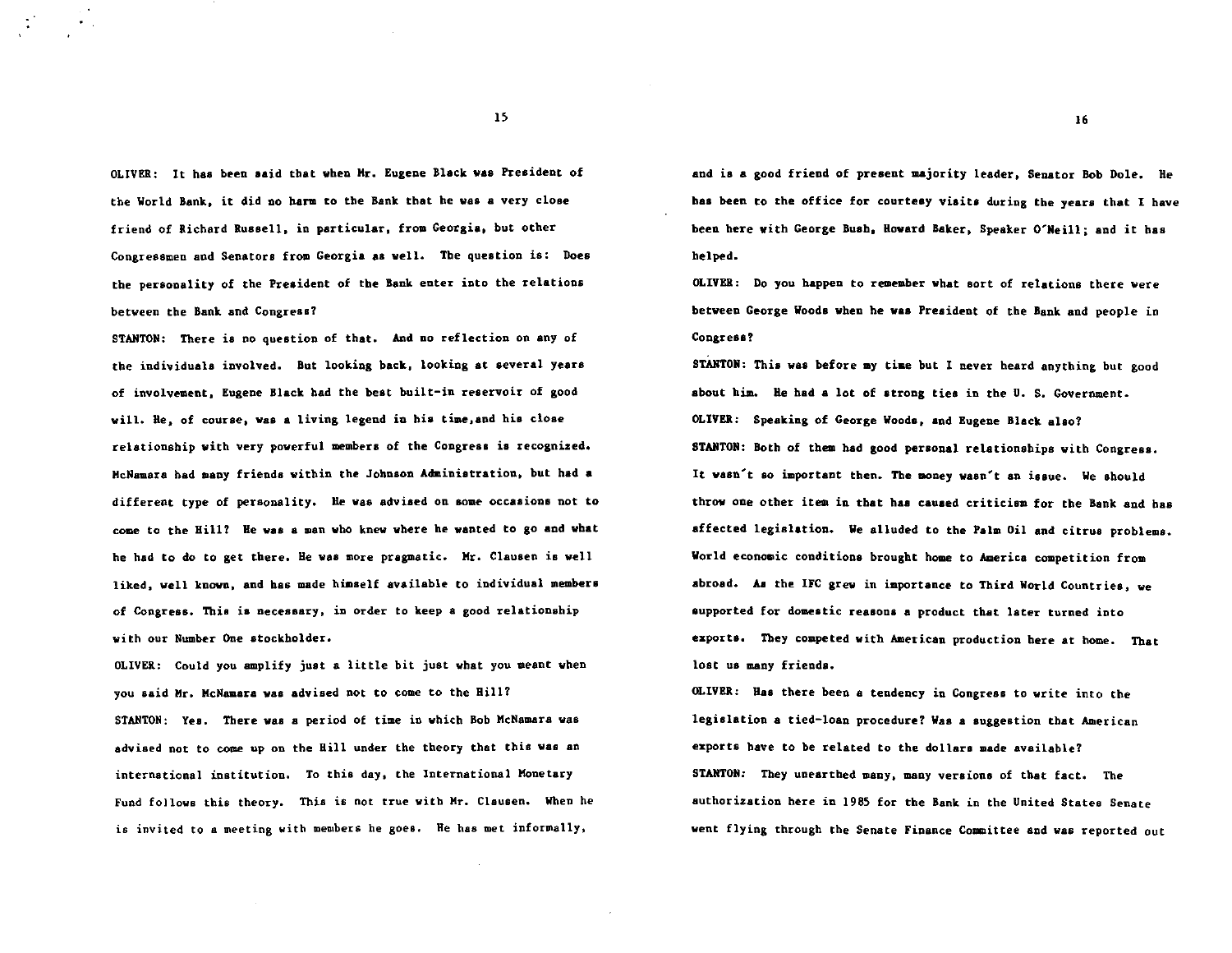to the full Senate floor, but word got to Senator Lugar that Senator Dominici was interested in his own state's ·copper, and there were amendments that the Treasury felt they couldn't live with. That vas the prime reason that that legislation was not brought to the floor. OLIVER: This is legislation to expand the capital of the Bank or to replenish IDA?

STANTON: This was the legislation that would involve an increase of capitalization for the IFC, not the general Bank capitalization itself. OLIVER: Did you yourself run into any problema with your constituents in Ohio because of your strong support of the Bank and IDA? STANTON: Not that I can remember. You always found a certain element of what I would call the right wing -- where the Republican Party would criticize strong international support. My constituents never did. I come from one of the top ten export-minded districts in the United States. We bad in our area, the rubber capital of the world: Goodyear, Goodrich, Firestone; Akron and suburbs. We had the great chemical shores of southern Lake Erie; in those days, Union Carbide, Diamond Shamrock, etc. In addition, it's a large plastic center: products. are sold internationally.

A certain element of the Republican party has always strongly supported the World Bank and international institutions. Surprisingly (this came as a surprise to me), the Number One state in the Union for support of international lending institutions is the state of Michigan. This was true of Jerry Ford. when he vas Congressmen, Minority Leader and President of the United States. It is true today of the ranking

Republican on the House Foreign Affairs Committee. a man named Bill Brumfield -- holding up that great tradition. Many say it goes back to Vandenberg's day, and this has been a consistent policy. I remember well in 1980, '81, in World Bank legislation, of the then 16, 17 members of Congress for the State of Michigan, all but one voted solidly for the institution, and that one happened to be later our Director of the Budget, Mr. Stockman. Mr. Stockman was mostly opposed to international institutions.

OLIVER: If I want to meet soaebody who works in the Committee and Congress to ask more questions of the sort that you and I have been talking about, whom should I go to?

STANTON: There is one man above all others, and that is a man called Dr. Paul Nelson. Paul bas been director since 1965 of the Banking and Currency Committee. I'm sure he would be very happy to talk to you, and I'll be glad to set it up.

OLIVER: Are there any questions that I should have asked you and that I haven't asked you?

STANTON: No. I think perhaps, it's worthwhile, that you read some Committee Prints 1 have of the transcripts of our Banking Committee and ita involvement with international legislation. I have some years right here but I don't have all of them.

OLIVER: This is what,  $Hearing$ . . . .</u>

STANTON: This is all the Hearings, of the Committee of Banking and Currency. I have many years up there [on the bookshelf]. But I don't have '66, '67. There is a book here of 1960 which is the best one to

18